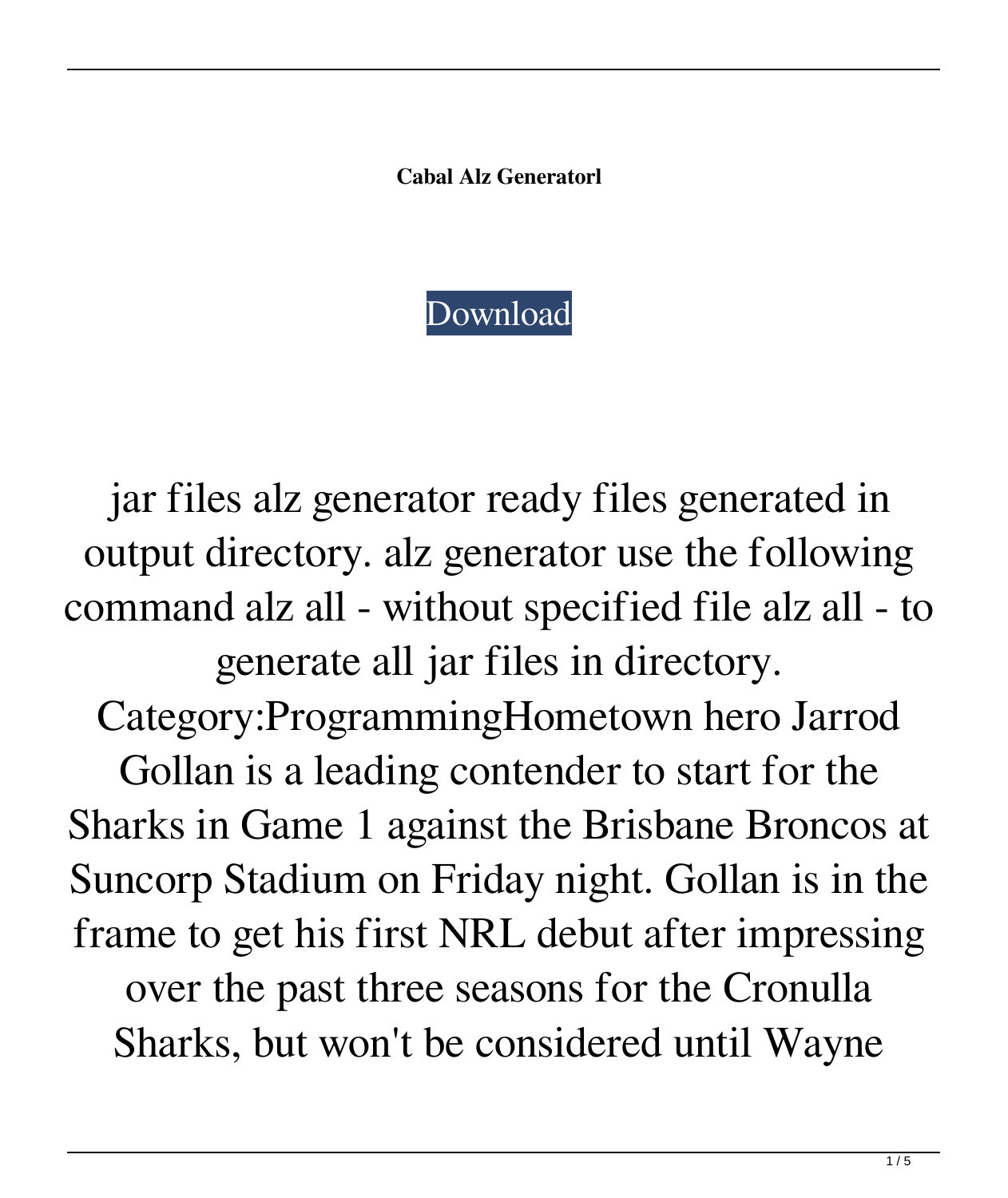Bennett names his team on Monday. Bennett is undecided on who he will use as his bench hooker on Friday night, but the 20-year-old has been in very high spirits in his pre-game preparation. In what has been a positive week for the young playmaker, he has taken a clear step forward in his recovery from a knee reconstruction last season and the Sharks want to be cautious about putting him in a situation where he might aggravate the injury. Cronulla Sharks hooker Jarrod Gollan has been back training with the club for a few weeks and could get his first NRL game in Game 1. His recovery has been helped by the fact he has been able to train on his own, something the club has been reluctant to allow in

club's senior players in recent weeks. The

the past, and he has been up against some of the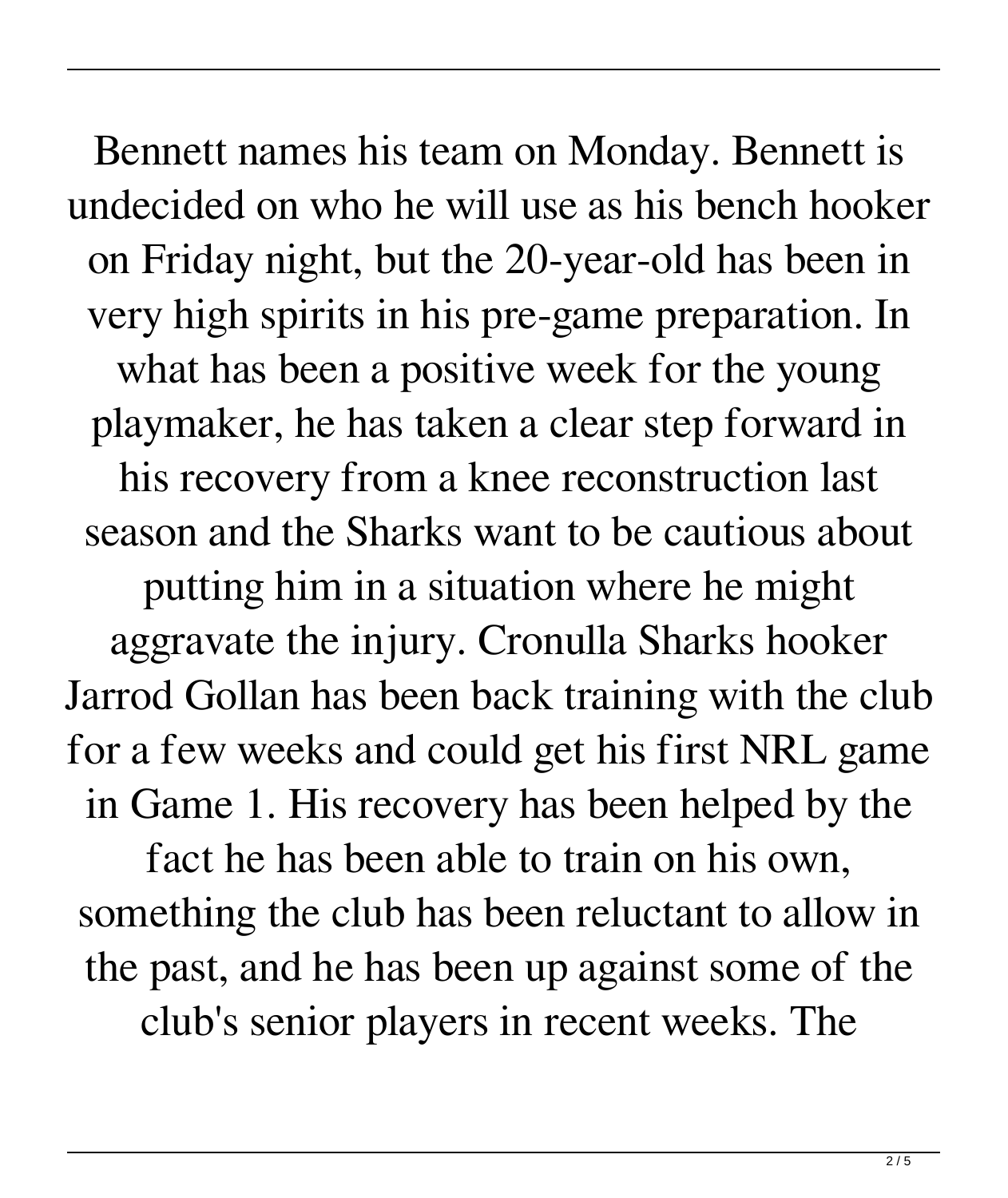Sharkies are fortunate in their depth with 12 players listed as hookers and Gollan will not be the only young rookie to get his chance in the No.9 jersey. The Sharks have been reasonably impressed with the 17-year-old Connor Tracey's game-time experience in the past two games, and he will certainly have his chance if he continues to train strongly. However, the club has also been impressed with the progress made by a number of young forwards - Christian Welch, Wade Graham, Jack Bird, and Ben Barba among them in recent weeks and could choose to blood them in this week's trial match against the

Roosters.Campsithea Campsithea (Campylosis) is a genus of monocotyledonous flowering plants in the grass family, native to the southern regions of Europe, and the Mediterranean region of North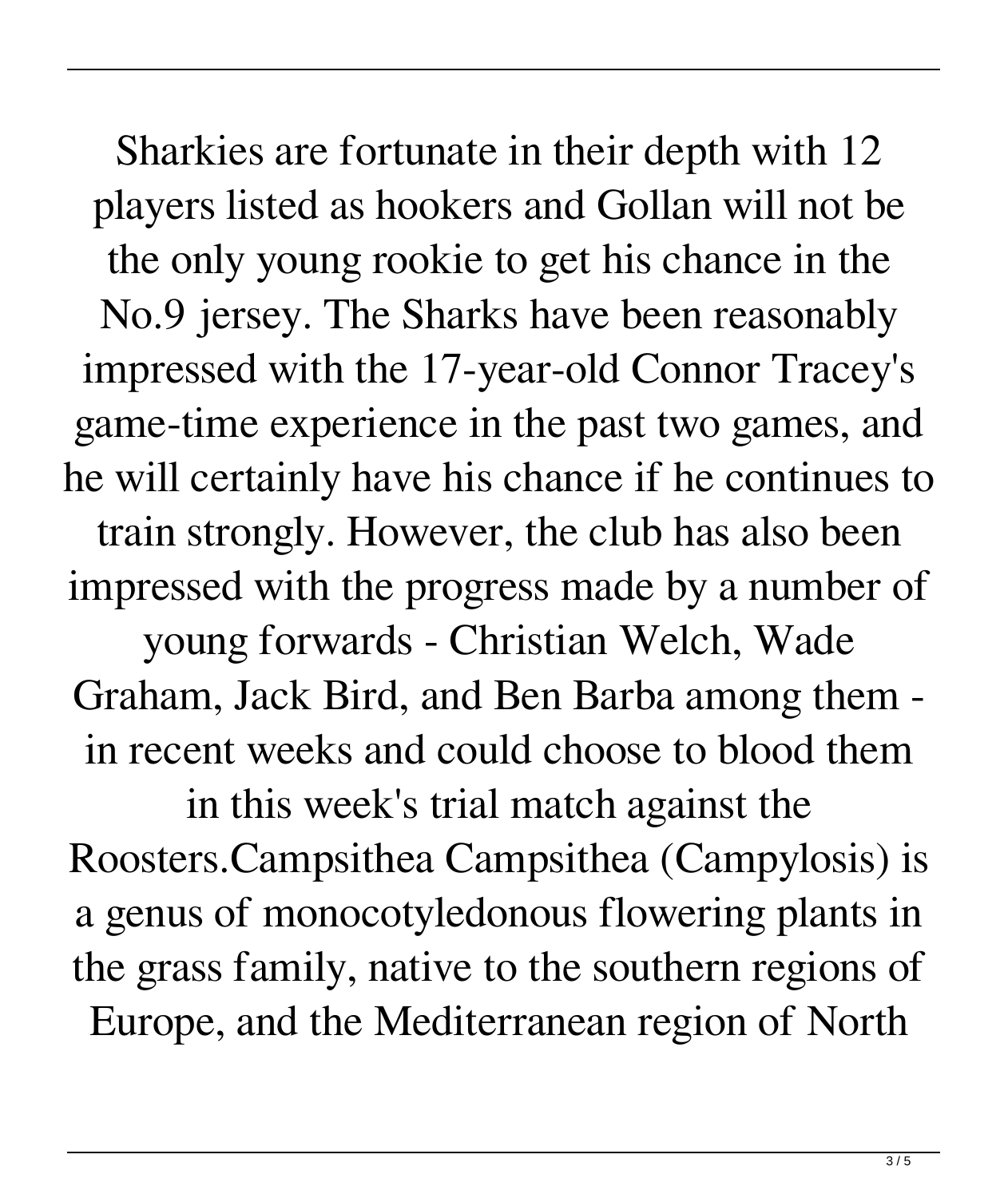## Africa and South Africa. Species The following